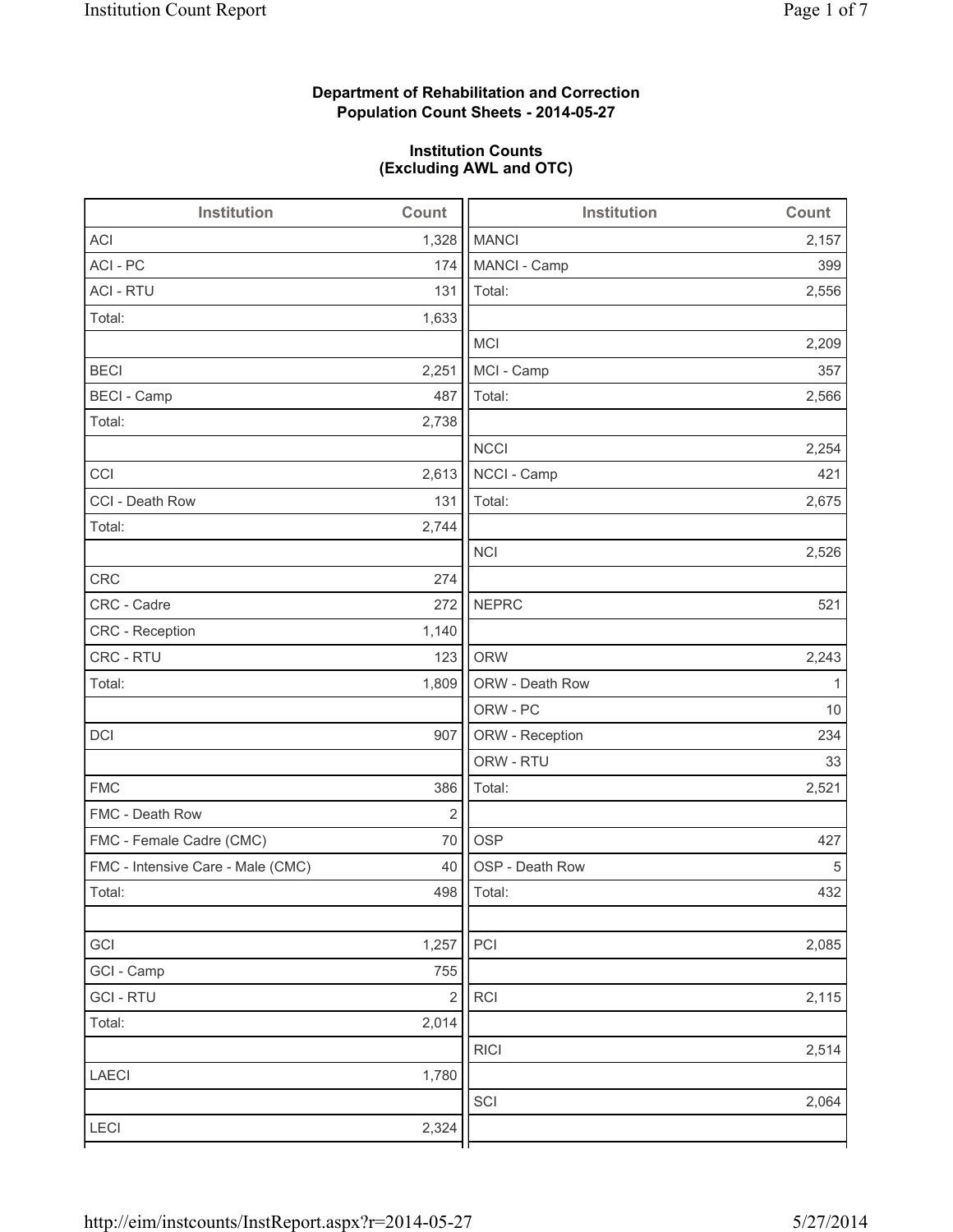| LECI - Camp              | 186   | SOCF           |                          | 1,066  |
|--------------------------|-------|----------------|--------------------------|--------|
| Total:                   | 2,510 | SOCF - RTU     |                          | 62     |
|                          |       | Total:         |                          | 1,128  |
| LOCI                     | 2,285 |                |                          |        |
|                          |       | <b>TCI</b>     |                          | 1,104  |
| <b>LORCI</b>             | 180   | TCI - Camp     |                          | 417    |
| LORCI - Cadre            | 232   | Total:         |                          | 1,521  |
| <b>LORCI - Reception</b> | 1,148 |                |                          |        |
| Total:                   | 1,560 | <b>TOCI</b>    |                          | 1,016  |
|                          |       |                |                          |        |
| <b>MACI</b>              | 1,027 | <b>WCI</b>     |                          | 1,332  |
| MACI - Minimum           | 1,415 | <b>WCI-RTU</b> |                          | 44     |
| MACI - Youth             | 21    | Total:         |                          | 1,376  |
| Total:                   | 2,463 |                |                          |        |
|                          |       |                | <b>Total Population:</b> | 50,557 |

\* The Total Population includes 37 Offenders with Reason Codes 30 & 31.

\*\* The Total Population includes 30 Offenders with Reason Code 0A.

#### **Male Population by Security Level (Include AWL and Exclude OTC)**

| <b>Security Level</b>  |                   | <b>Body</b> | <b>AWL</b> | $(-OTC)$ | <b>Total</b> |
|------------------------|-------------------|-------------|------------|----------|--------------|
| Total Level 5          |                   | 111         |            |          | 111          |
| Total Level 4          |                   | 1,700       | 20         | 19       | 1,701        |
| Total Level 3          |                   | 11,361      | 121        | 96       | 11,386       |
| Total Level 2          |                   | 17,441      | 235        | 165      | 17,511       |
| Total Level 1          |                   | 15.705      | 201        | 112      | 15,794       |
| <b>Total Death Row</b> |                   | 138         | 0          | $\Omega$ | 138          |
|                        | <b>Total Male</b> | 46,456      | 578        | 393      | 46,641       |

### **Female Population by Institution (Include AWL and Exclude OTC)**

| $(110100 \text{ A})$     |             |            |          |              |  |
|--------------------------|-------------|------------|----------|--------------|--|
| Institution              | <b>Body</b> | <b>AWL</b> | $(-OTC)$ | <b>Total</b> |  |
| DCI                      | 907         | 10         | 8        | 909          |  |
| <b>FMC</b>               | 7           | 2          |          | 8            |  |
| FMC - Female Cadre (CMC) | 70          |            |          | 70           |  |
| <b>NEPRC</b>             | 521         | 9          | 3        | 527          |  |
| <b>ORW</b>               | 2,243       | 68         | 40       | 2,271        |  |
| ORW - Death Row          |             | 0          | 0        |              |  |
| ORW - PC                 | 10          | $\Omega$   | $\Omega$ | 10           |  |
| ORW - Reception          | 234         | 0          | $\Omega$ | 234          |  |
| ORW - RTU                | 33          | 0          | 0        | 33           |  |
|                          |             |            |          |              |  |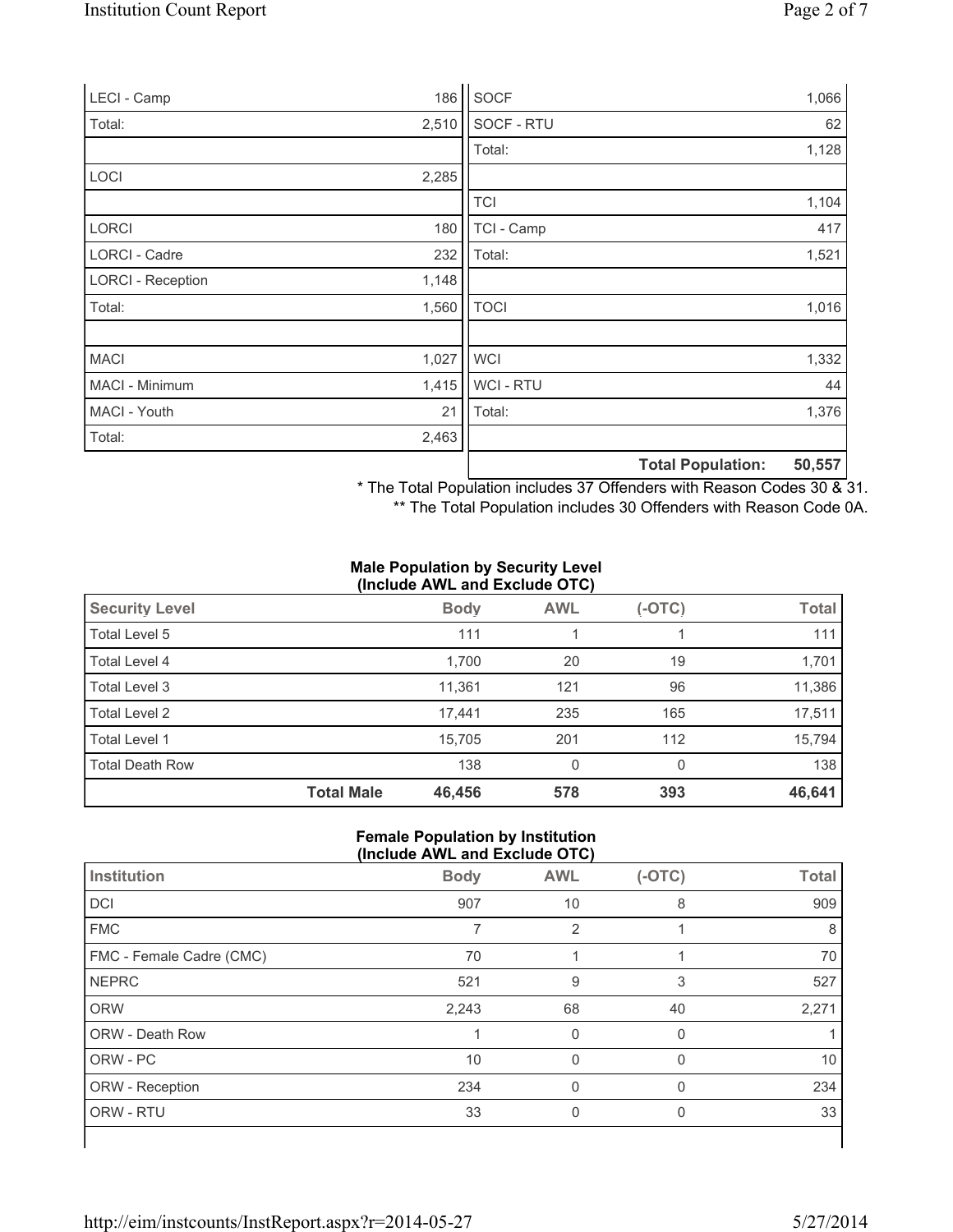| <b>Total Female</b>      | 4.026  | 90  | 53  | 4,063  |
|--------------------------|--------|-----|-----|--------|
|                          |        |     |     |        |
| <b>Total Population:</b> | 50.482 | 668 | 446 | 50,704 |

### **Male Population by Institution: Security Level 5 (Include AWL and Exclude OTC)**

| Institution  |                      | <b>Body</b> | <b>AWL</b> | $(-OTC)$ | <b>Total</b> |
|--------------|----------------------|-------------|------------|----------|--------------|
| <b>MANCI</b> |                      |             |            |          |              |
| <b>OSP</b>   |                      | 108         |            |          | 108          |
| SOCF         |                      |             |            |          |              |
|              | <b>Total Level 5</b> | 111         |            |          |              |

### **Male Population by Institution: Security Level 4 (Include AWL and Exclude OTC)**

| Institution                       | <b>Body</b>    | <b>AWL</b>                | $(-OTC)$            | <b>Total</b>   |
|-----------------------------------|----------------|---------------------------|---------------------|----------------|
| ACI                               | $\mathbf{1}$   | $\mathsf 0$               | $\mathbf 0$         | 1              |
| ACI - PC                          | 3              | $\mathsf{O}\xspace$       | $\mathbf 0$         | 3              |
| CRC                               | 6              | $\mathsf{O}\xspace$       | $\mathbf 0$         | 6              |
| CRC - Reception                   | $\mathbf 1$    | $\mathsf{O}\xspace$       | $\mathbf 0$         | 1              |
| CRC - RTU                         | 1              | $\mathsf{O}\xspace$       | $\mathbf 0$         |                |
| FMC - Intensive Care - Male (CMC) | $\mathbf{1}$   | $\mathsf{O}\xspace$       | $\mathbf 0$         |                |
| LECI                              | 6              | $\mathsf{O}\xspace$       | $\mathbf 0$         | 6              |
| <b>LORCI</b>                      | 3              | 1                         | 1                   | 3              |
| <b>LORCI - Cadre</b>              | $\mathbf{1}$   | $\mathsf{O}\xspace$       | $\mathbf 0$         |                |
| <b>LORCI - Reception</b>          | 1              | $\mathsf{O}\xspace$       | $\mathsf{O}\xspace$ | 1              |
| <b>MANCI</b>                      | 8              | 1                         | 1                   | 8              |
| <b>OSP</b>                        | 313            | $\,$ 3 $\,$               | $\mathfrak{Z}$      | 313            |
| <b>RCI</b>                        | 12             | $\mathsf{O}\xspace$       | $\mathsf{O}\xspace$ | 12             |
| SCI                               | $\overline{2}$ | $\mathsf{O}\xspace$       | $\overline{0}$      | $\overline{2}$ |
| <b>SOCF</b>                       | 1,044          | 11                        | 10                  | 1,045          |
| SOCF - RTU                        | 58             | $\mathbf 0$               | $\mathbf 0$         | 58             |
| TCI                               | 11             | $\mathsf{O}\xspace$       | $\mathbf 0$         | 11             |
| <b>TOCI</b>                       | 225            | $\ensuremath{\mathsf{3}}$ | $\,$ 3 $\,$         | 225            |
| <b>WCI</b>                        | $\mathbf{1}$   | 1                         | $\mathbf{1}$        | 1              |
| WCI - RTU                         | $\overline{2}$ | $\mathbf 0$               | $\mathbf 0$         | $\overline{2}$ |
| <b>Total Level 4</b>              | 1,700          | 20                        | 19                  | 1,701          |

## **Male Population by Institution: Security Level 3**

| (Include AWL and Exclude OTC) |             |     |        |      |
|-------------------------------|-------------|-----|--------|------|
| <b>Institution</b>            | <b>Body</b> | AWL | (-OTC) | otal |
|                               |             |     |        |      |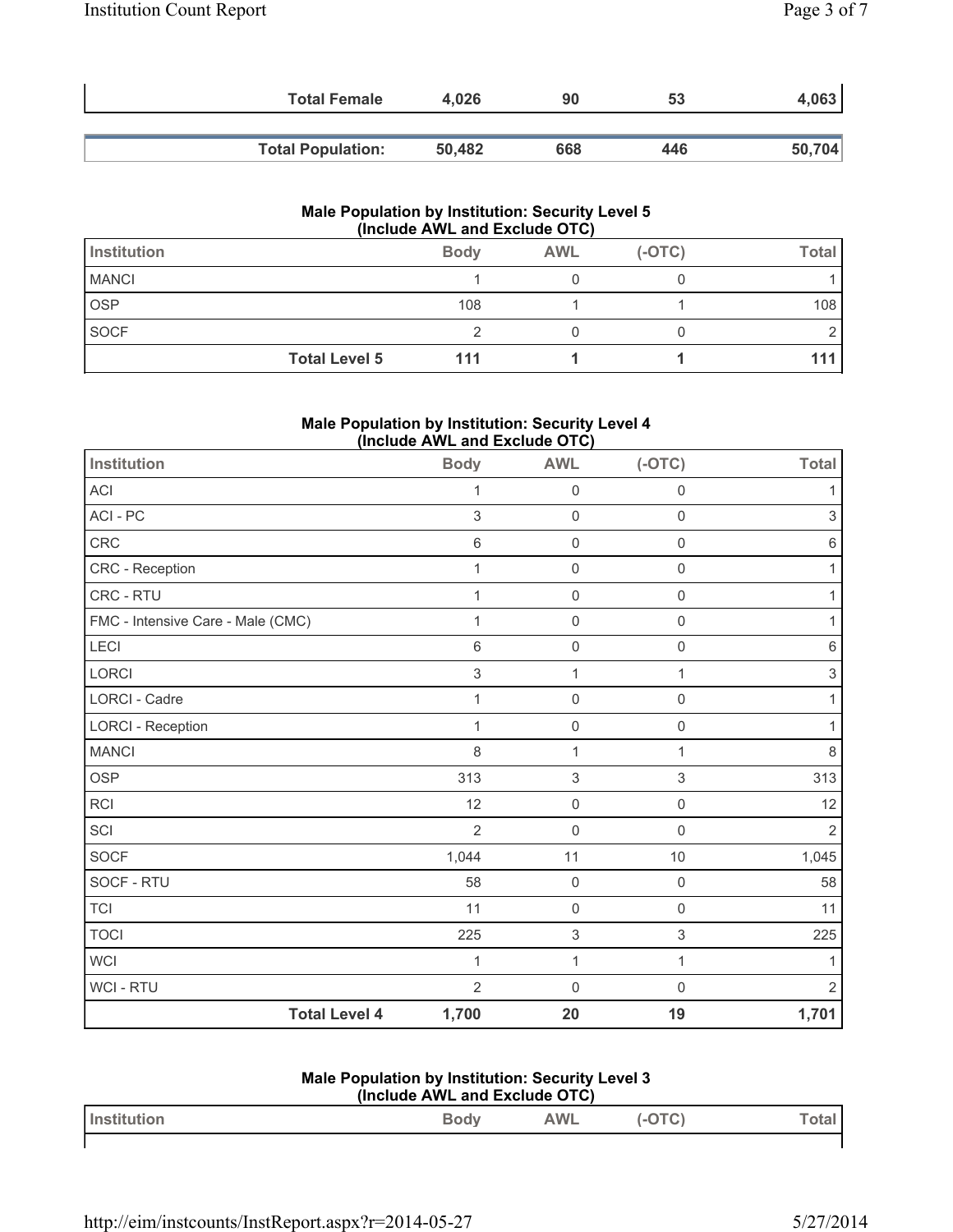| ACI                               | 22                        | $\mathbf{1}$        | $\mathbf 0$         | 23             |
|-----------------------------------|---------------------------|---------------------|---------------------|----------------|
| ACI - PC                          | 71                        | $\mathsf{O}\xspace$ | $\mathsf{O}\xspace$ | 71             |
| <b>BECI</b>                       | $\boldsymbol{9}$          | $\sqrt{2}$          | $\sqrt{2}$          | 9              |
| CCI                               | 1                         | $\mathsf{O}\xspace$ | $\mathsf{O}\xspace$ | $\mathbf{1}$   |
| CRC                               | 53                        | $\sqrt{5}$          | $\overline{4}$      | 54             |
| CRC - Cadre                       | 214                       | $\mathsf{O}\xspace$ | $\mathsf{O}\xspace$ | 214            |
| CRC - Reception                   | 704                       | 17                  | 12                  | 709            |
| CRC - RTU                         | 97                        | $\mathsf{O}\xspace$ | $\mathsf{O}\xspace$ | 97             |
| <b>FMC</b>                        | $\sqrt{5}$                | $\mathsf{O}\xspace$ | $\mathsf{O}\xspace$ | $\sqrt{5}$     |
| FMC - Intensive Care - Male (CMC) | $\overline{7}$            | $\mathsf{O}\xspace$ | $\mathsf{O}\xspace$ | $\overline{7}$ |
| GCI                               | $\mathsf 0$               | $\mathbf{1}$        | 1                   | 0              |
| LAECI                             | $\sqrt{3}$                | $\mathsf{O}\xspace$ | $\mathbf 0$         | $\,$ 3 $\,$    |
| LECI                              | 2,242                     | 20                  | 17                  | 2,245          |
| LOCI                              | 1                         | $\mathsf{O}\xspace$ | $\mathsf{O}\xspace$ | 1              |
| LORCI                             | 64                        | 13                  | 11                  | 66             |
| <b>LORCI - Cadre</b>              | 219                       | $\mathsf{O}\xspace$ | $\mathsf{O}\xspace$ | 219            |
| <b>LORCI - Reception</b>          | 548                       | $\sqrt{5}$          | $\sqrt{5}$          | 548            |
| <b>MACI</b>                       | $\ensuremath{\mathsf{3}}$ | $\mathsf 0$         | $\mathsf{O}\xspace$ | 3              |
| MACI - Youth                      | $\sqrt{3}$                | $\mathsf 0$         | $\mathsf{O}\xspace$ | 3              |
| <b>MANCI</b>                      | 2,041                     | 16                  | 13                  | 2,044          |
| MCI                               | $\overline{7}$            | $\mathsf{O}\xspace$ | $\mathbf 0$         | 7              |
| <b>NCCI</b>                       | $\,6\,$                   | $\mathsf 0$         | $\mathsf{O}\xspace$ | 6              |
| NCI                               | $\mathbf{1}$              | $\mathsf 0$         | $\mathsf{O}\xspace$ | $\mathbf{1}$   |
| <b>OSP</b>                        | $\mathbf{1}$              | $\mathsf{O}\xspace$ | $\mathsf{O}\xspace$ | 1              |
| PCI                               | 46                        | 3                   | 1                   | 48             |
| <b>RCI</b>                        | 1,923                     | 20                  | 15                  | 1,928          |
| <b>RICI</b>                       | $\overline{7}$            | $\mathsf{O}\xspace$ | $\mathbf 0$         | $\overline{7}$ |
| SCI                               | $\mathbf{1}$              | $\mathsf{O}\xspace$ | $\mathsf{O}\xspace$ | $\mathbf{1}$   |
| SOCF                              | 20                        | $\mathsf{O}\xspace$ | $\mathsf{O}\xspace$ | 20             |
| SOCF - RTU                        | $\overline{4}$            | $\mathsf{O}\xspace$ | $\mathsf{O}\xspace$ | $\overline{4}$ |
| <b>TCI</b>                        | 1,005                     | $\,6\,$             | $\,6\,$             | 1,005          |
| TCI - Camp                        | $\mathbf{1}$              | $\mathsf{O}\xspace$ | $\mathbf 0$         | 1              |
| <b>TOCI</b>                       | 739                       | $\overline{4}$      | $\overline{2}$      | 741            |
| WCI                               | 1,251                     | $\,8\,$             | $\overline{7}$      | 1,252          |
| WCI - RTU                         | 42                        | $\mathsf{O}\xspace$ | $\mathsf{O}\xspace$ | 42             |
| <b>Total Level 3</b>              | 11,361                    | 121                 | 96                  | 11,386         |

## **Male Population by Institution: Security Level 2**

| (Include AWL and Exclude OTC) |      |            |        |       |
|-------------------------------|------|------------|--------|-------|
| <b>I</b> Institution          | Bodv | <b>AWL</b> | (-OTC) | Total |
|                               |      |            |        |       |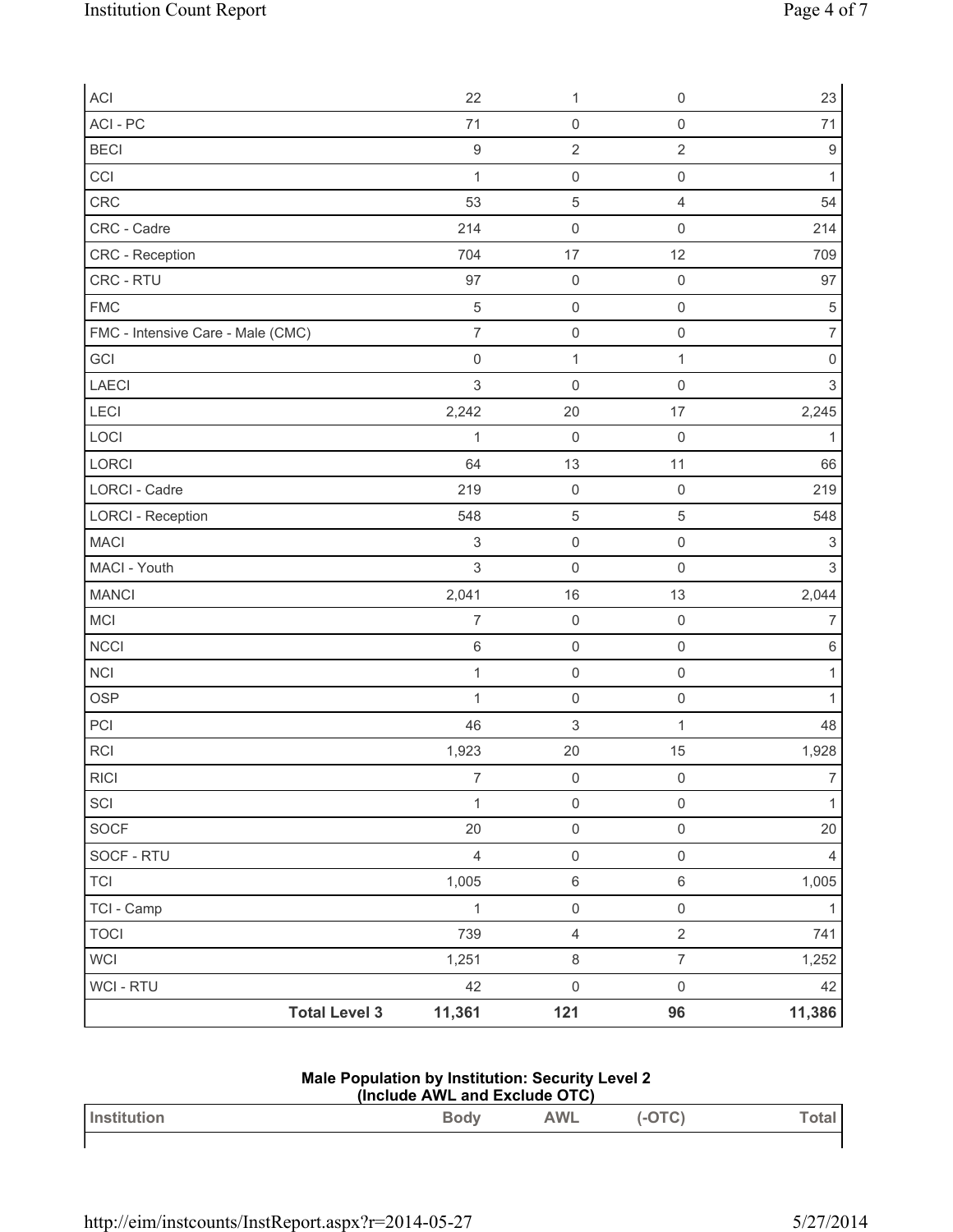| <b>ACI</b>                        | 582          | $\,$ 5 $\,$               | $\sqrt{2}$                | 585          |
|-----------------------------------|--------------|---------------------------|---------------------------|--------------|
| ACI - PC                          | 73           | $\mathsf{O}\xspace$       | $\mathsf{O}\xspace$       | 73           |
| <b>ACI - RTU</b>                  | 82           | $\mathbf{1}$              | $\mathsf{O}\xspace$       | 83           |
| <b>BECI</b>                       | 1,563        | 20                        | 14                        | 1,569        |
| CCI                               | 1,735        | $\,8\,$                   | $\overline{7}$            | 1,736        |
| CRC                               | 101          | $\ensuremath{\mathsf{3}}$ | $\sqrt{2}$                | 102          |
| CRC - Cadre                       | 52           | $\mathsf{O}\xspace$       | $\mathsf{O}\xspace$       | 52           |
| CRC - Reception                   | 196          | 4                         | $\ensuremath{\mathsf{3}}$ | 197          |
| CRC - RTU                         | 19           | $\mathsf{O}\xspace$       | $\mathsf 0$               | 19           |
| <b>FMC</b>                        | 10           | $\ensuremath{\mathsf{3}}$ | $\mathsf{O}\xspace$       | 13           |
| FMC - Intensive Care - Male (CMC) | 21           | $\mathsf{O}\xspace$       | $\mathsf{O}\xspace$       | 21           |
| GCI                               | 772          | $\,$ 3 $\,$               | $\ensuremath{\mathsf{3}}$ | 772          |
| LAECI                             | 1,225        | 23                        | 16                        | 1,232        |
| LECI                              | 67           | $\mathsf{O}\xspace$       | $\mathsf{O}\xspace$       | 67           |
| LOCI                              | 1,083        | 5                         | 5                         | 1,083        |
| LORCI                             | 76           | 13                        | 12                        | 77           |
| LORCI - Cadre                     | $\,6$        | $\mathsf{O}\xspace$       | $\mathbf 0$               | 6            |
| <b>LORCI - Reception</b>          | 393          | 13                        | 12                        | 394          |
| <b>MACI</b>                       | 1,024        | $\,6\,$                   | $\ensuremath{\mathsf{3}}$ | 1,027        |
| MACI - Youth                      | 18           | $\mathsf{O}\xspace$       | $\mathsf{O}\xspace$       | 18           |
| <b>MANCI</b>                      | 94           | $\mathbf 1$               | $\mathbf 1$               | 94           |
| MCI                               | 1,727        | 27                        | 19                        | 1,735        |
| MCI - Camp                        | $\mathbf{1}$ | $\mathsf{O}\xspace$       | $\mathbf 0$               | $\mathbf{1}$ |
| <b>NCCI</b>                       | 1,619        | 26                        | 18                        | 1,627        |
| <b>NCI</b>                        | 1,778        | 32                        | 25                        | 1,785        |
| PCI                               | 828          | 15                        | $\overline{4}$            | 839          |
| <b>RCI</b>                        | 180          | $\mathsf{O}\xspace$       | $\mathsf 0$               | 180          |
| <b>RICI</b>                       | 874          | $\,6\,$                   | $\overline{4}$            | 876          |
| SCI                               | 1,062        | 20                        | 15                        | 1,067        |
| <b>TCI</b>                        | 47           | $\mathsf{O}\xspace$       | $\mathsf{O}\xspace$       | 47           |
| TCI - Camp                        | $\mathbf{1}$ | $\mathsf{O}\xspace$       | $\mathsf 0$               | $\mathbf{1}$ |
| <b>TOCI</b>                       | 52           | $\mathsf{O}\xspace$       | $\mathsf{O}\xspace$       | 52           |
| <b>WCI</b>                        | 80           | $\mathbf{1}$              | $\mathsf{O}\xspace$       | 81           |
| <b>Total Level 2</b>              | 17,441       | 235                       | 165                       | 17,511       |

### **Male Population by Institution: Security Level 1 (Include AWL and Exclude OTC)**

| Institution | <b>Body</b> | <b>AWL</b> | $(-OTC)$ | Total       |
|-------------|-------------|------------|----------|-------------|
| <b>ACI</b>  | 723         |            |          | 726         |
| ACI - PC    | 27          |            |          | $\sim$<br>∼ |
|             |             |            |          |             |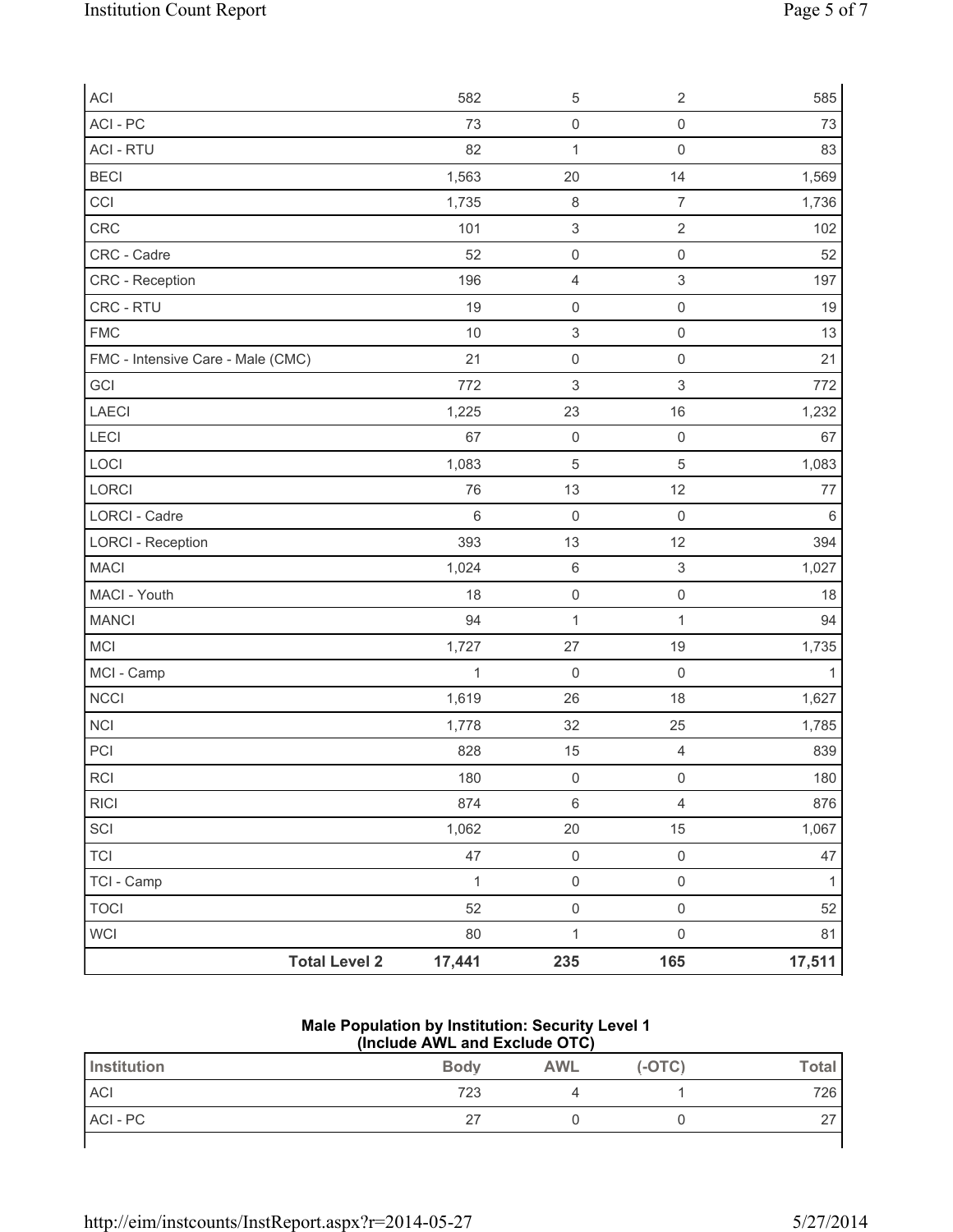| <b>ACI - RTU</b>                  | 49              | $\mathbf 0$             | $\mathsf{O}\xspace$       | 49               |
|-----------------------------------|-----------------|-------------------------|---------------------------|------------------|
| <b>BECI</b>                       | 679             | 11                      | 6                         | 684              |
| <b>BECI</b> - Camp                | 486             | $\mathsf{O}\xspace$     | $\mathsf 0$               | 486              |
| CCI                               | 877             | $\,6\,$                 | $\overline{2}$            | 881              |
| CRC                               | 51              | $\mathsf 0$             | $\mathsf 0$               | 51               |
| CRC - Cadre                       | $6\phantom{1}6$ | $\mathsf{O}\xspace$     | $\mathsf{O}\xspace$       | 6                |
| CRC - Reception                   | 235             | $\overline{\mathbf{4}}$ | $\overline{4}$            | 235              |
| CRC - RTU                         | $\,6$           | $\mathsf{O}\xspace$     | $\mathsf{O}\xspace$       | $\,6$            |
| <b>FMC</b>                        | 364             | $\overline{2}$          | $\mathsf{O}\xspace$       | 366              |
| FMC - Intensive Care - Male (CMC) | 11              | $\mathsf 0$             | $\mathsf{O}\xspace$       | 11               |
| GCI                               | 485             | 11                      | $\overline{\mathcal{I}}$  | 489              |
| GCI - Camp                        | 755             | $\mathsf{O}\xspace$     | $\mathsf{O}\xspace$       | 755              |
| <b>GCI-RTU</b>                    | $\overline{2}$  | $\mathsf{O}\xspace$     | $\mathbf 0$               | $\overline{2}$   |
| <b>LAECI</b>                      | 552             | $\,8\,$                 | 6                         | 554              |
| LECI                              | $\mathsf g$     | $\mathsf 0$             | $\mathsf 0$               | $\boldsymbol{9}$ |
| LECI - Camp                       | 186             | $\mathsf{O}\xspace$     | $\mathsf 0$               | 186              |
| LOCI                              | 1,201           | $\overline{7}$          | $\overline{4}$            | 1,204            |
| LORCI                             | 36              | 12                      | $\boldsymbol{9}$          | 39               |
| <b>LORCI - Cadre</b>              | 6               | $\mathsf{O}\xspace$     | $\mathsf 0$               | 6                |
| <b>LORCI - Reception</b>          | 204             | $\,6\,$                 | 6                         | 204              |
| MACI - Minimum                    | 1,415           | 21                      | 13                        | 1,423            |
| <b>MANCI</b>                      | 12              | $\,$ 6 $\,$             | $\ensuremath{\mathsf{3}}$ | 15               |
| MANCI - Camp                      | 399             | $\mathbf{1}$            | $\mathbf 1$               | 399              |
| MCI                               | 474             | $\boldsymbol{9}$        | $\mathsf 0$               | 483              |
| MCI - Camp                        | 356             | $\mathsf{O}\xspace$     | $\mathsf{O}\xspace$       | 356              |
| <b>NCCI</b>                       | 629             | 10                      | $\,6$                     | 633              |
| NCCI - Camp                       | 421             | $\mathbf{1}$            | 0                         | 422              |
| NCI                               | 747             | $\mathsf g$             | $\,6\,$                   | 750              |
| OSP                               | $\overline{4}$  | $\mathsf{O}\xspace$     | $\mathsf{O}\xspace$       | $\overline{4}$   |
| PCI                               | 1,211           | 27                      | 18                        | 1,220            |
| <b>RICI</b>                       | 1,633           | 22                      | $10$                      | 1,645            |
| SCI                               | 999             | $10$                    | $\overline{4}$            | 1,005            |
| <b>TCI</b>                        | 40              | 14                      | $\,6$                     | 48               |
| TCI - Camp                        | 415             | $\mathsf{O}\xspace$     | $\mathsf{O}\xspace$       | 415              |
| <b>Total Level 1</b>              | 15,705          | 201                     | 112                       | 15,794           |

# **High Offender ID's**

| Correctional Reception Center:   | A705987 |
|----------------------------------|---------|
| Lorain Correctional Institution: | A705614 |